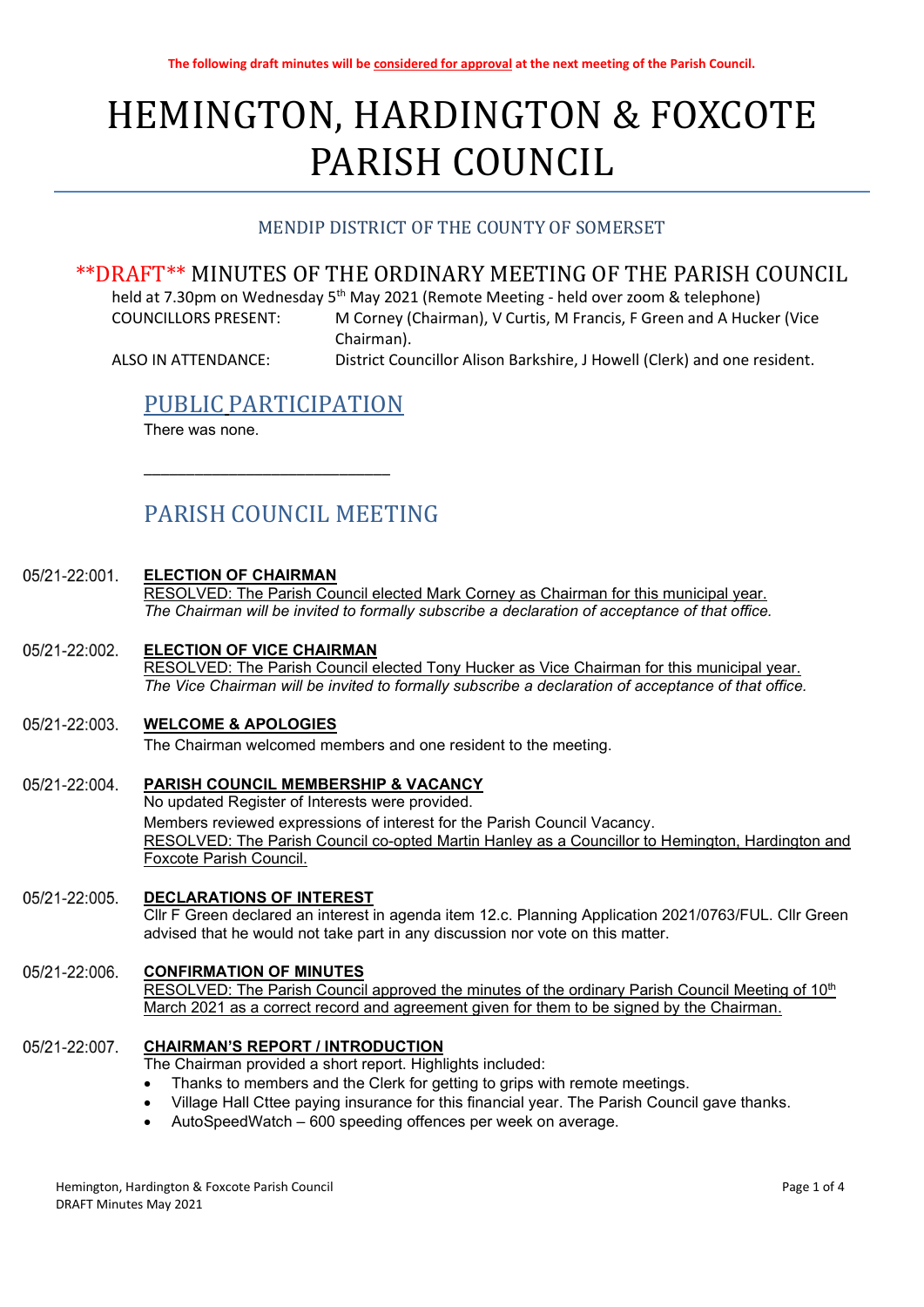#### 05/21-22:008. DISTRICT COUNCILLOR'S REPORT

The District Cllr Alison Barkshire provided a short report. MDC have faced challenged due to Covid-19 over the past year and staff have been diverted to the vaccination programme / services to deliver business grants. Plans to poll residents to determine which Unitary solution is preferred. The Chairman asked for support in progressing an enforcement matter. Cllr Barkshire will liaise with Planning Enforcement.

#### CLERK'S REPORT 05/21-22:009.

The Clerk provided a brief verbal report. Items included: Request to MDC for litter pick Frome to Radstock Rd. Fly tipping and action taken. Correspondence: Play Area, Post Box – Turners Tower. Request with Royal Mail to replace stolen post box.

#### 05/21-22:0010. INTERNAL CONTROL / OPERATING PROCEDURES

- a. RESOLVED: The Parish Council approved the following policies / operating procedures as fit for purpose:
	- Standing Orders.
	- Financial Regulations.
	- Asset Register.
	- Risk Assessment / Risk Management Schedule.
- b. RESOLVED: The Parish Council confirmed compliance with the Data Protection Act 2018, Freedom of Information Act 2000 and also confirmed that there have been no FOI requests for the 2020/21 financial year.
- c. Members briefly discussed a communications strategy. The Parish Council now have a use friendly website which is simple to update. This is the main media used for Parish Council news / updates as well as statutory notices and publications.

#### 05/21-22:0011. **INSURANCE**

RESOLVED: The Parish Council approved insurance renewal starting 1<sup>st</sup> June 2021 - 5-year long-term agreement fixed at £430.97 per year with Zurich Municipal.

#### 05/21-22:0012. PLANNING

- a. There were no planning decisions to note from MDC.
- b. Members noted the Planning responses made by Parish Council to MDC using delegated powers.

| <b>Planning Application</b> | Location                                                           | <b>Proposal and PC response</b>                                         |
|-----------------------------|--------------------------------------------------------------------|-------------------------------------------------------------------------|
| 2021/0405/HSE               | Mulberry House, High Street, Faulkland                             | Retrospective application to regularise<br>position property curtilage. |
|                             |                                                                    | PC response: recommend refusal                                          |
| 2021/0438/HSE               | Marrow Pole House Chickwell Lane                                   | Conversion of garage and store to yoga                                  |
|                             | To Row Lane Hemington                                              | studio, with raising of roof                                            |
|                             |                                                                    | line.                                                                   |
|                             |                                                                    | PC response: recommend approval                                         |
| 2021/0533/HSE               | 3 Wild Orchard Faulkland To Norton                                 | Proposed first floor extension,                                         |
|                             | St Philip Road Faulkland                                           | associated alterations to roof and                                      |
|                             |                                                                    | exterior cladding.                                                      |
|                             |                                                                    | PC response: no objection                                               |
| C.                          | Members were asked to consider the following Planning Application: |                                                                         |
| <b>Planning Application</b> | Location                                                           | Proposal & deadline for response to MDC                                 |
| 2021/0763/FUL               | Somerset Lavender Horse Pond Farm                                  | Erection of shop E(a), workshop E(c)(iii) and                           |
|                             | Bishop Street, Faulkland.                                          | Cafe $E(b)$ .                                                           |
|                             |                                                                    | Deadline: 15th May 2021                                                 |

RESOLVED: The Parish Council recommended approval of Planning Application 2021/0763/FUL.

#### 05/21-22:0013. HIGHWAYS

- a. Measures to tackle speeding in the parish
	- The Chairman summarised key points from the recent meeting with PC Toni Lines from the Neighbourhood Policing Team. (A report had been circulated).
	- The Chairman reported he would be supplying a regular summary report using AutoSpeedWatch. PC Lines has confirmed that requests for double white lines/reduction of speed limit is not a Police matter and SCC approach Police for views of recommended changes once a request has been made from Parish Council and suitability is being assessed.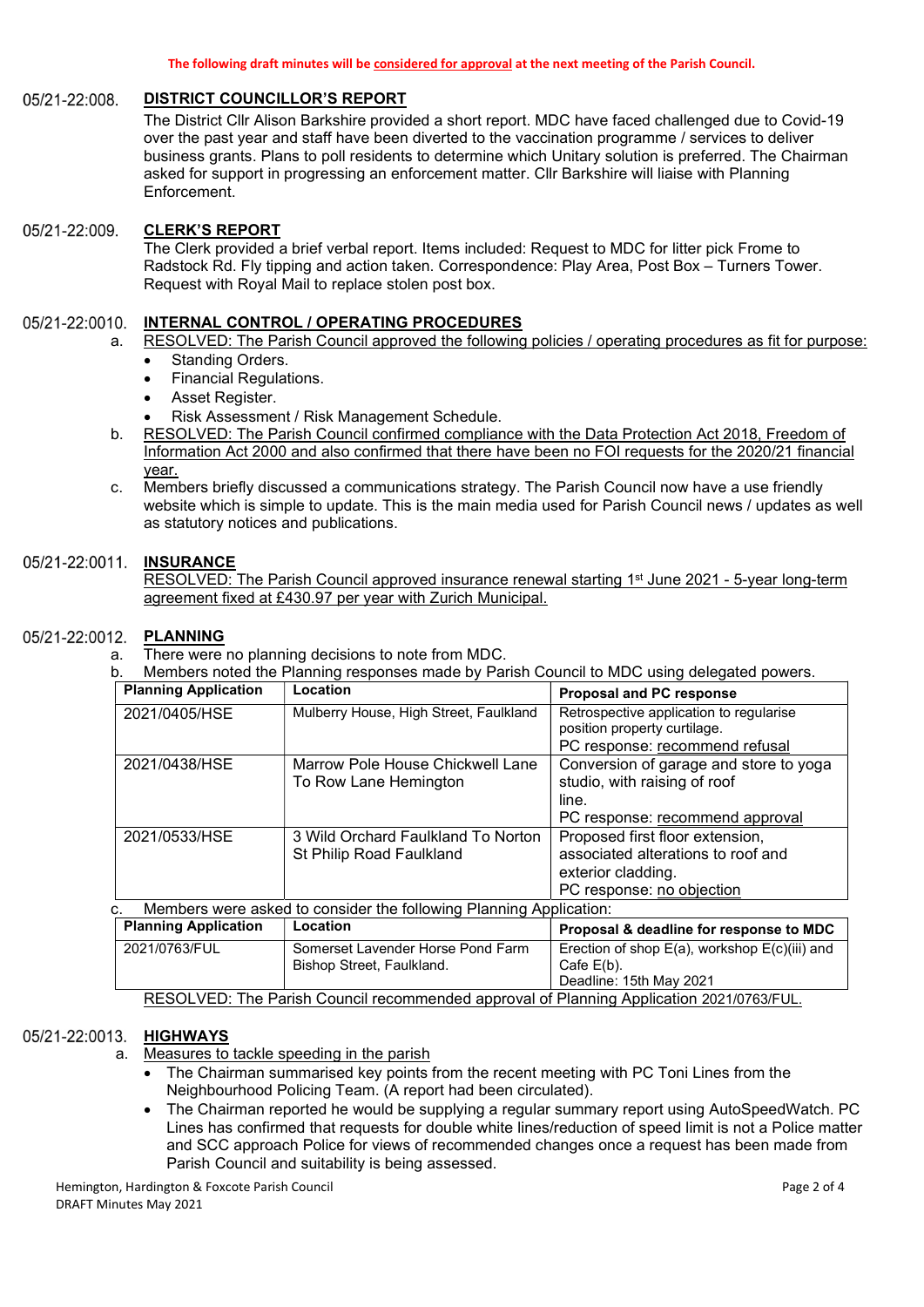RESOLVED: The Parish Council will approach District Cllr, County Cllr and Local MP for support to tackle speeding in the village to include proposals to include double white lines/reduction of speed limit. The Chairman will draft a letter.

b. Potholes and dog mess reported at Grove Lane. Clerk to log with SCC for repair. Cllr to supply the Clerk with details.

# 05/21-22:0014. PLAY AREA

- a. Members discussed the Play Area currently closed. This included a condition report / risk assessment from Cllr Hucker. Further action required was considered. RESOLVED: The Parish Council agreed to remove Play Area equipment including one tall tower and rope wall. A contingency budget of £500 was approved. Members arranged to meet on Monday  $10<sup>th</sup>$  May to examine and plan for removal to ensure safety of those using the Play Area.
- b. Members noted that one quotation has been received and discussed grant funding opportunities. Quote requests for replacement play equipment have been submitted to five companies. The Chairman summarised research undertaken in relation to grant funding opportunities. RESOLVED: That the Chairman/Clerk progress grant funding applications.

#### 05/21-22:0015. TREE PLANTING INITIATIVE

Members discussed plans for application to The Woodland Trust for Working Wood Tree Pack (105 saplings - (rowan, silver birch, wild cherry, common oak, field maple, grey willow) for Autumn delivery. A Cllr offered that any excess saplings could be planted in the corner field at the bottom of Grove Lane to increase the number of trees in the parish. Note: Original order withdrawn due to the late spring delivery (resolved February 2021 PCM). The Parish Council need to re-apply for Autumn delivery. Application window for November deliveries from late-April (and it will remain open until late-August). The Parish Council confirmed that the Clerk should now apply for Autumn delivery. o examine and plan tor removal to ensure astery of those using the Play Area.<br>
Members noted that one quotation has been received and discussed grant funding opportunities. Quote<br>
equotes for replacement play equipment hav INEE PLANTING INTITUATIVE<br>
INTERFERICATIVE SURVENTIAL THE VOOD CHARGE THE VID THE VID THE VID THE VID THE VID THE VID THE VID THE PAID THE CHARGE AND CONCOUNTS (CONCOUNTS) (CONCOUNTS) (The CHARGE AMOUNTS (CHARGE AMOUNTS) mmarised research undertaken in relation to grant funding opportunities.<br>
SOLVED: That the Chairman/Clerk progress grant funding opportunities.<br>
<u>REE PLANTING INITIATIVE</u><br>
minimary discussed plans for application to The Wo

### 05/21-22:0016. AUTO SPEED WATCH

# 05/21-22:0017. FINANCES

a. RESOLVED: The Parish Council approved the payment schedule for April 2021 (contractual so payment made) and for May 2021.

| Cheque                                                      | <b>Paid to</b>                                      | <b>Amount</b> |
|-------------------------------------------------------------|-----------------------------------------------------|---------------|
|                                                             | Mrs J Howell                                        |               |
| 1183                                                        | Basic pay, phone, work from home expense,   £303.78 |               |
|                                                             | printer ink. Zoom professional.                     |               |
| Total payments April 2021 reported to PC May 2021   £303.78 |                                                     |               |

|                                                   |                                                                                             |           | Cllr offered that any excess saplings could be planted in the corner field at the bottom of Grove Lane to |
|---------------------------------------------------|---------------------------------------------------------------------------------------------|-----------|-----------------------------------------------------------------------------------------------------------|
|                                                   |                                                                                             |           | ncrease the number of trees in the parish. Note: Original order withdrawn due to the late spring delivery |
|                                                   |                                                                                             |           | resolved February 2021 PCM). The Parish Council need to re-apply for Autumn delivery. Application)        |
|                                                   | window for November deliveries from late-April (and it will remain open until late-August). |           |                                                                                                           |
|                                                   | The Parish Council confirmed that the Clerk should now apply for Autumn delivery.           |           |                                                                                                           |
|                                                   |                                                                                             |           |                                                                                                           |
|                                                   | <b>AUTO SPEED WATCH</b>                                                                     |           |                                                                                                           |
|                                                   |                                                                                             |           | RESOLVED: The Parish Council approved renewal of Auto Speed Watch scheme at £296.00 (£148 per             |
|                                                   | unit for 12 months of data connectivity).                                                   |           |                                                                                                           |
|                                                   |                                                                                             |           |                                                                                                           |
| FINANCES                                          |                                                                                             |           |                                                                                                           |
|                                                   |                                                                                             |           | RESOLVED: The Parish Council approved the payment schedule for April 2021 (contractual so payment         |
|                                                   | made) and for May 2021.                                                                     |           |                                                                                                           |
| Cheque                                            | <b>Paid to</b>                                                                              | Amount    |                                                                                                           |
|                                                   | Mrs J Howell                                                                                |           |                                                                                                           |
| 1183                                              | Basic pay, phone, work from home expense,                                                   | £303.78   |                                                                                                           |
|                                                   | printer ink. Zoom professional.                                                             |           |                                                                                                           |
| Total payments April 2021 reported to PC May 2021 |                                                                                             | £303.78   |                                                                                                           |
|                                                   |                                                                                             |           |                                                                                                           |
| Cheque                                            | <b>Paid to</b>                                                                              | Amount    |                                                                                                           |
|                                                   | Mrs J Howell                                                                                |           |                                                                                                           |
| 1184                                              | Basic pay, phone, work from home expense,                                                   | £303.78   |                                                                                                           |
|                                                   | printer ink. Zoom professional.                                                             |           |                                                                                                           |
| 1185                                              | Annual Insurance Premium                                                                    | £430.97   |                                                                                                           |
|                                                   | Item 11                                                                                     |           |                                                                                                           |
| 1186                                              | AutoSpeedWatch                                                                              | £296.00   |                                                                                                           |
|                                                   | Data connectivity 12 months 2 units                                                         |           |                                                                                                           |
| Total payments approved May 2021                  |                                                                                             | £1,030.75 |                                                                                                           |
|                                                   |                                                                                             |           | The Parish Council approved the latest financial statement. (Bank reconciliation to 30/04/2021).          |
|                                                   | Members noted the VAT refund from HMRC - £398.18.                                           |           |                                                                                                           |
|                                                   |                                                                                             |           |                                                                                                           |
|                                                   | INTERNAL AUDIT                                                                              |           |                                                                                                           |
|                                                   |                                                                                             |           |                                                                                                           |

b. The Parish Council approved the latest financial statement. (Bank reconciliation to 30/04/2021).

c. Members noted the VAT refund from HMRC - £398.18.

#### 05/21-22:0018. INTERNAL AUDIT

The internal audit will take place from 17<sup>th</sup> May. The AGAR will be presented at the June PCM.

# 05/21-22:0019. SOMERSET UNITARISATION

Members noted the proposal to hold a local poll (referendum) on future of local government in Somerset.